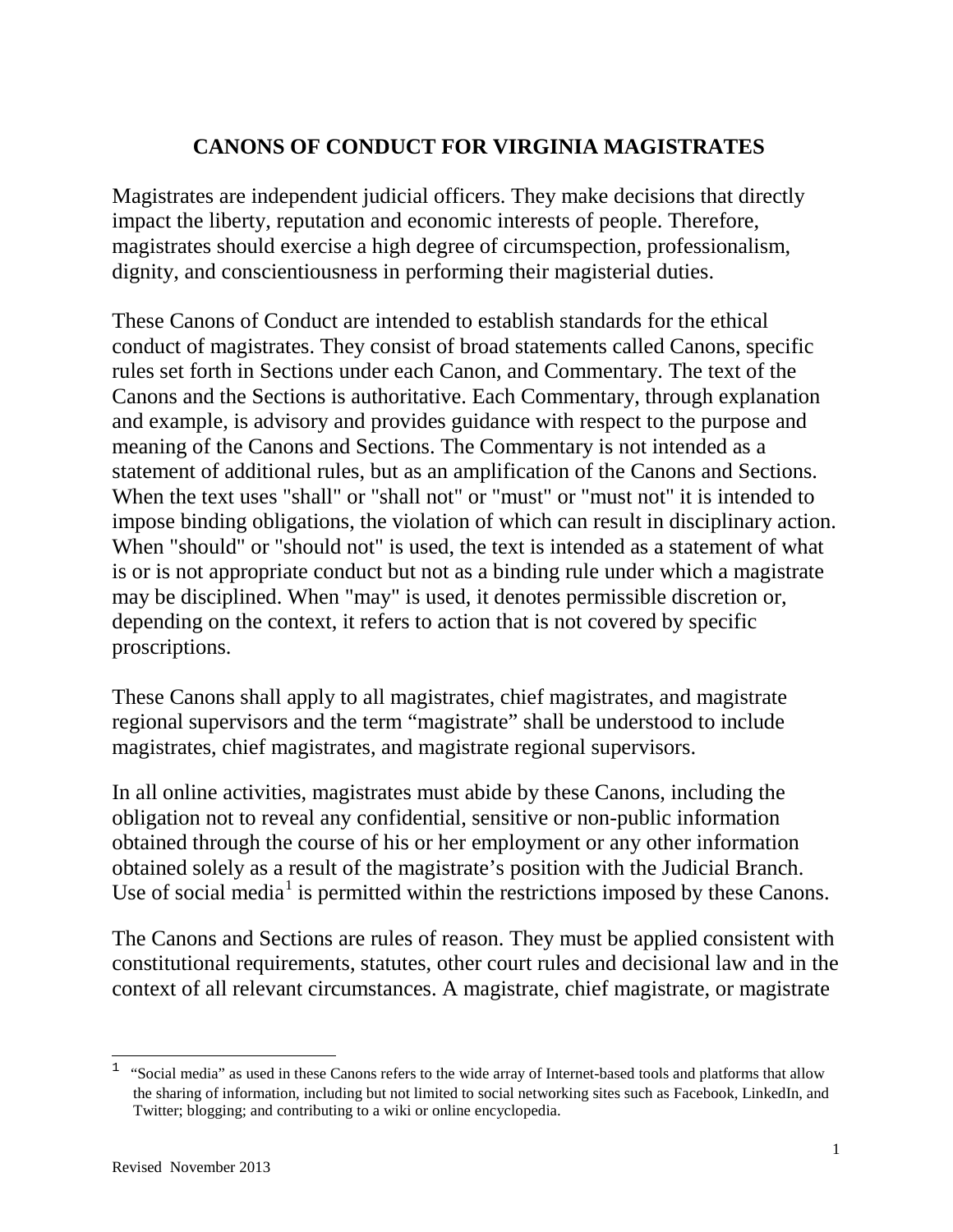regional supervisor may be disciplined, including termination, for failure to comply with these Canons.

## **Canon 1**

# **A MAGISTRATE SHOULD UPHOLD THE INTEGRITY AND INDEPENDENCE OF THE JUDICIARY.**

A magistrate shall establish, maintain and enforce high standards of conduct, and shall personally observe those standards, so that the integrity and independence of the judicial system will be preserved. The provisions of these Canons are to be construed and applied to further that objective.

• *Commentary* 

*Although magistrates exercise discretion when making specific decisions in the performance of their duties, they must comply with the law, including the provisions of these Canons. Public confidence in the impartiality of the judicial system depends upon the adherence of each magistrate to this responsibility. Conversely, violation of this Canon, or other Canons and other ethical and legal obligations, diminishes public confidence in the judicial system and thereby does injury to the system of government under law.* 

## **Canon 2**

# **A MAGISTRATE SHALL AVOID IMPROPRIETY AND THE APPEARANCE OF IMPROPRIETY IN ALL OF THE MAGISTRATE'S ACTIVITIES.**

- A. A magistrate shall respect and comply with the law and shall act at all times in a manner that promotes public confidence in the integrity and impartiality of the office of magistrate and of the entire court system. A magistrate must avoid all impropriety and all appearance of impropriety.
	- *Commentary*

*Public confidence in the judicial system is eroded by irresponsible or improper conduct by magistrates.*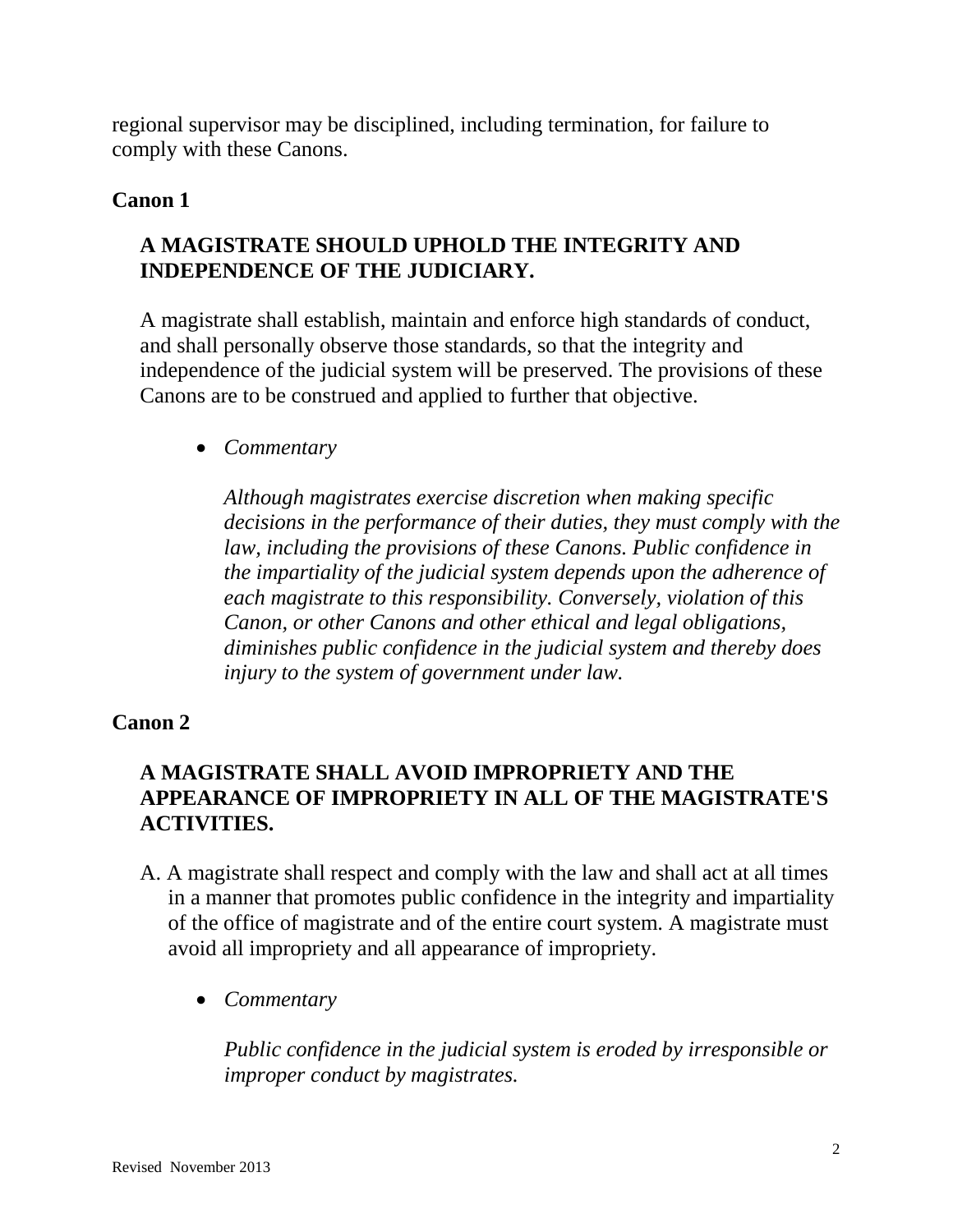*The prohibition against behaving with impropriety or the appearance of impropriety applies to both the professional and personal conduct of a magistrate. Because it is not practicable to list all prohibited acts, the proscription is necessarily cast in general terms that extend to conduct by magistrates that is harmful, although not specifically mentioned in the Canons. Actual improprieties under this standard include violations of law, court rules or other specific provisions of these Canons. The test for appearance of impropriety is whether the conduct would create in reasonable minds a perception that the magistrate's ability to perform the magistrate's responsibilities with integrity and impartiality is impaired. A magistrate must therefore accept restrictions on the magistrate's conduct that might be viewed as burdensome by a private citizen and should do so freely and willingly.* 

- B. A magistrate shall not allow family, social, political or other relationships to influence the magistrate's conduct or judgment. A magistrate shall not in any way use the office of magistrate, or his or her prestige as a judicial officer to advance the private interests of the magistrate or others; nor shall a magistrate convey or permit others to convey the impression that they are in a special position to influence the magistrate.
	- *Commentary:*

*Respect for the office of magistrate facilitates the orderly conduct of legitimate magistrate functions. Magistrates should distinguish between proper and improper use of the office in all of their activities. For example, it would be highly improper for a magistrate to allude to his or her position to gain a personal advantage such as deferential treatment when stopped by a police officer for a traffic offense. Similarly, magistrate letterhead – or other magistrate system resources – must not be used for conducting a magistrate's personal business*.

C. A magistrate shall not hold membership in any organization that practices invidious discrimination on the basis of race, gender, religion or national origin.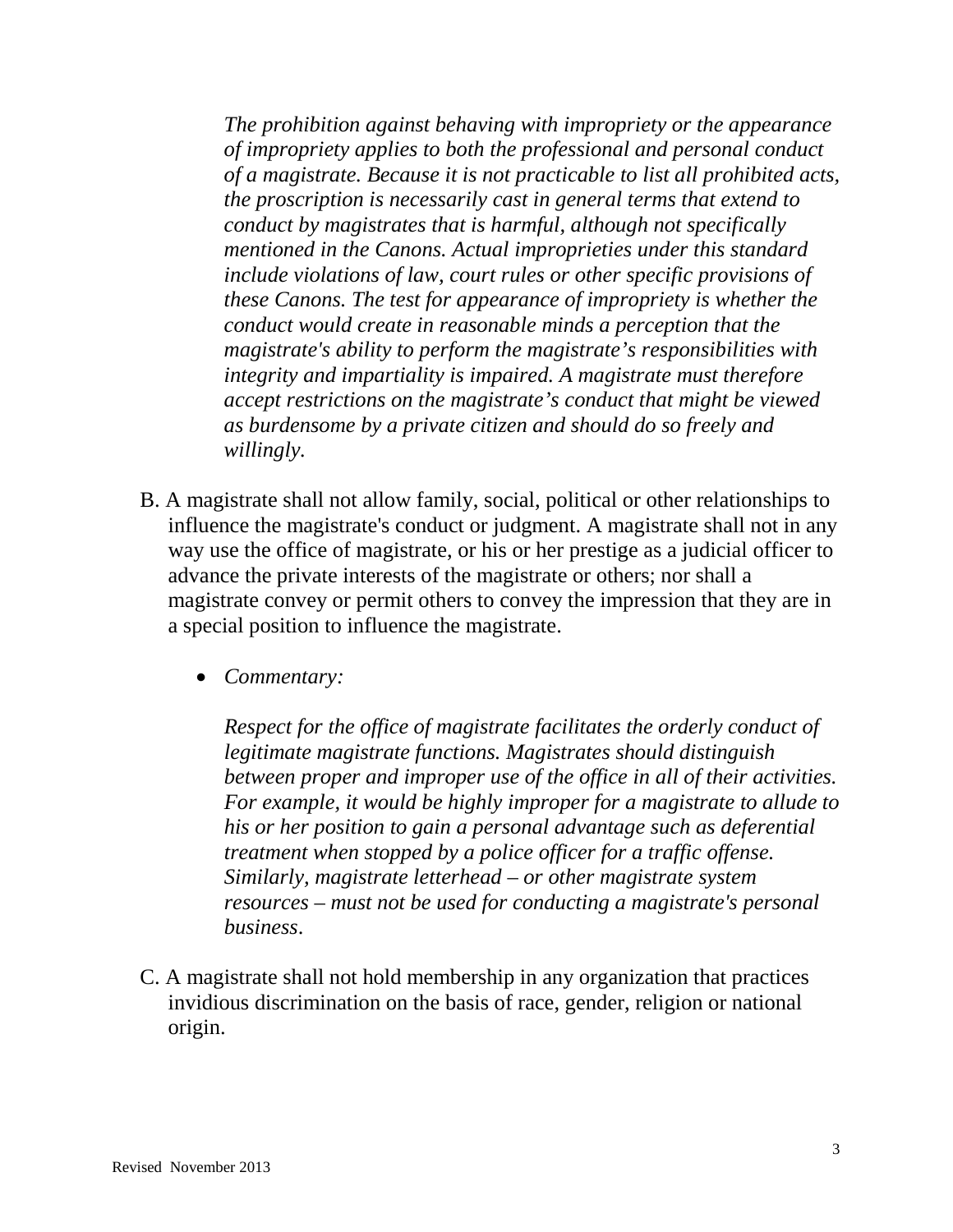### • *Commentary*

*Membership of a magistrate in an organization that practices invidious discrimination gives rise to the perception that the magistrate's impartiality is impaired. Section 2C refers to the current practices of the organization. Whether an organization practices invidious discrimination is often a complex question to which magistrates should be sensitive. The answer cannot be determined from a mere examination of an organization's current membership rolls but rather depends on how the organization selects members and other relevant factors, such as whether the organization is dedicated to the preservation of religious, ethnic or cultural values of legitimate common interest to its members, or that it is in fact and effect an intimate, purely private organization. Absent such factors, an organization is generally said to discriminate invidiously if it arbitrarily excludes from membership on the basis of race, religion, gender or national origin persons who would otherwise be admitted to membership.* 

*Although Section 2C relates only to membership in organizations that invidiously discriminate on the basis of race, gender, religion or national origin, a magistrate's membership in an organization that engages in any discriminatory membership practices prohibited by the law of the jurisdiction also violates Canon 2 and Section 2A and gives the appearance of impropriety. In addition, it would be a violation of Canon 2 and Section 2A for a magistrate to arrange a meeting at an organization's facilities that the magistrate knows practices invidious discrimination on the basis of race, gender, religion or national origin in its membership or other policies, or for the magistrate to regularly use such a facility. Moreover, public manifestation by a magistrate of the magistrate's knowing approval of invidious discrimination on any basis gives the appearance of impropriety under Canon 2 and diminishes public confidence in the integrity and impartiality of the judicial system, in violation of Section 2A.*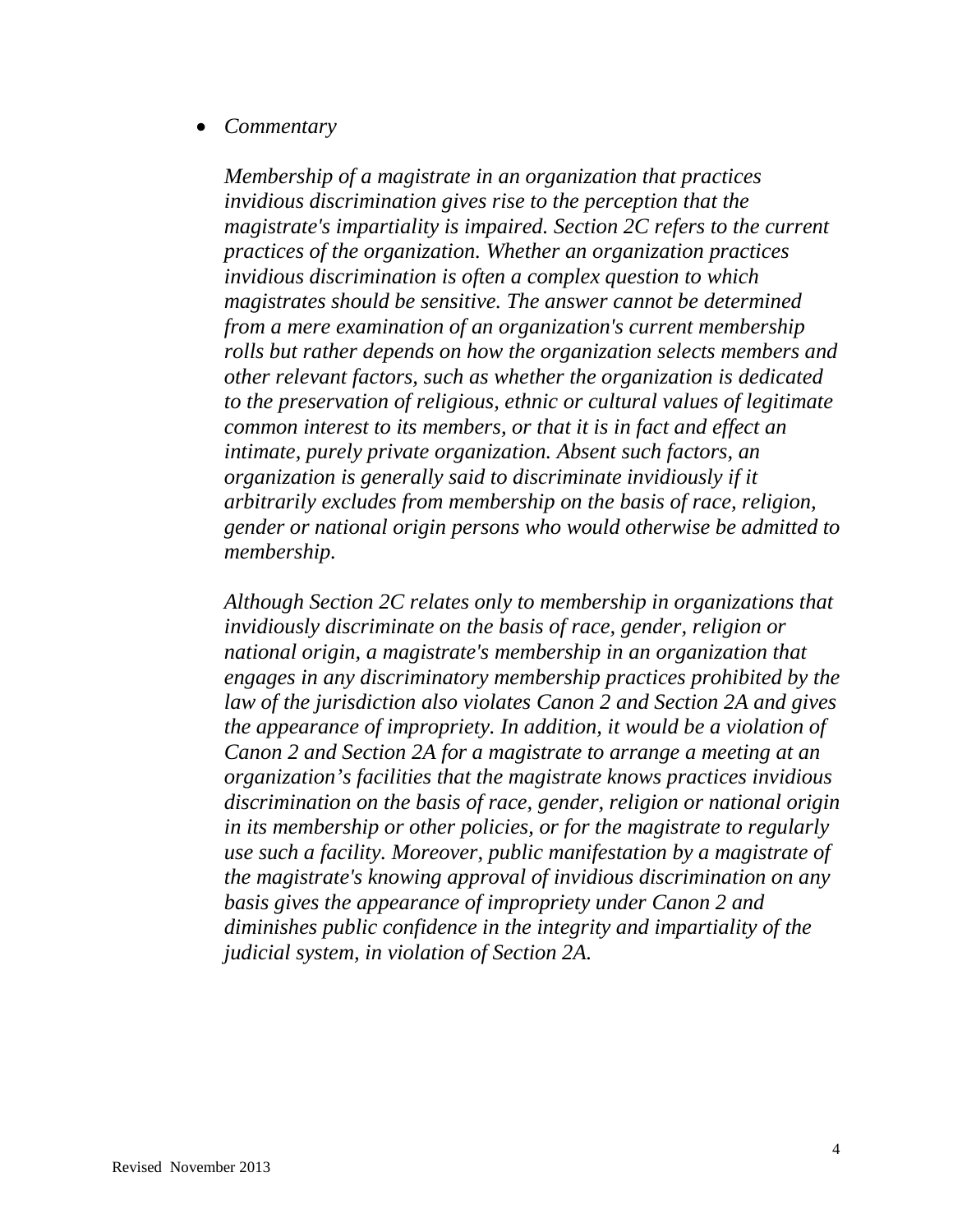# **A MAGISTRATE SHALL PERFORM THE DUTIES OF THE OFFICE IMPARTIALLY AND DILIGENTLY.**

- A. Magistrate Duties in General. The official duties of a magistrate take precedence over all the magistrate's other activities. The magistrate's duties include all the duties of the office prescribed by law.
	- *Commentary*

*A magistrate should not engage in any outside employment or other work, unrelated to her or his magistrate duties during the time when carrying out magisterial duties.*

- B. Official Responsibilities. In the performance of magistrate duties, the following standards apply:
	- 1. A magistrate shall be faithful to the law and maintain professional competence in it. A magistrate shall not be swayed by partisan interests, public clamor or fear of criticism.
	- 2. A magistrate shall require order, decorum, and civility in proceedings before the magistrate.
		- *Commentary*

*"Require." The rules prescribing that a magistrate "require" certain conduct of others are, like all of the rules in these Canons, rules of reason. The use of the term "require" in that context means a magistrate is to exercise reasonable direction and control over the conduct of those persons.* 

3. A magistrate shall be patient, dignified and courteous to all with whom the magistrate deals in an official capacity, and shall require similar conduct of others.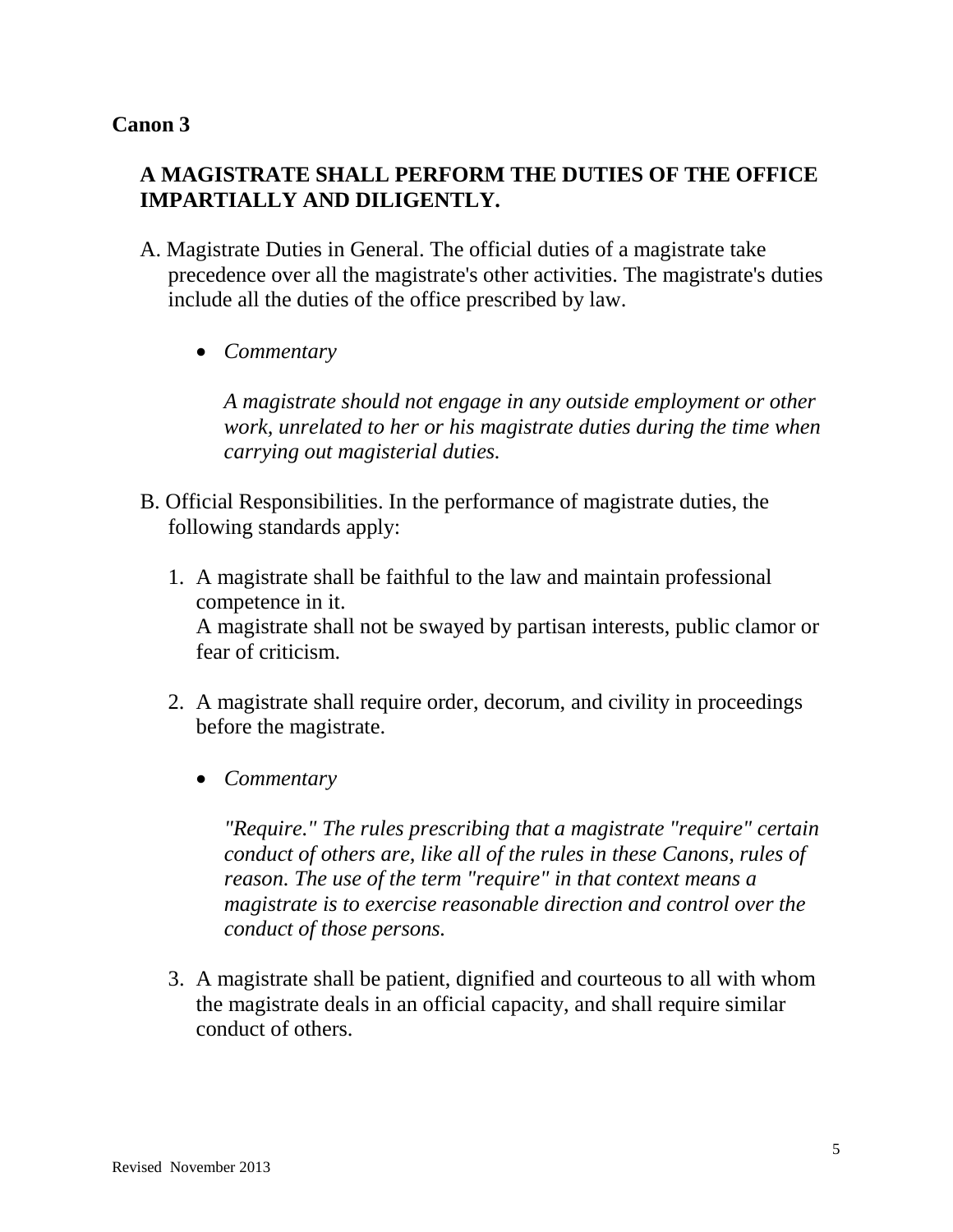• *Commentary* 

*The duty to be patient is not inconsistent with the duty to dispose promptly of the business of the office. Magistrates should be efficient and businesslike while being patient and deliberate.* 

- 4. A magistrate shall perform his or her duties without bias or prejudice. A magistrate shall not, in the performance of his or her official duties, by words or conduct manifest bias or prejudice, including but not limited to bias or prejudice based upon race, gender, religion, national origin, disability, age, or socioeconomic status.
	- *Commentary*

*A magistrate must perform official duties impartially and fairly. A magistrate who manifests bias on any basis in a proceeding impairs the fairness of the proceeding and brings the judicial system into disrepute. A magistrate must be alert to avoid behavior that may be perceived as prejudicial.*

*This provision 3B(4) does not preclude proper judicial consideration when race, gender, religion, national origin, disability, age, or socioeconomic status, or similar factors, are issues in the proceeding.* 

*A magistrate must refrain from speech, gestures or other conduct that could reasonably be perceived as sexual harassment or any other type of harassment.* 

- 5. A magistrate shall dispose promptly of the business of the office.
	- *Commentary*

*In disposing of matters promptly, a magistrate must demonstrate due regard for the rights of the parties. Prompt disposition of the magistrate's business requires a magistrate to be punctual and expeditious.* 

6. A magistrate shall abstain from public comment about a pending, impending or concluded proceeding in any court or magistrate's office. Furthermore, a magistrate shall not disclose or use, for any purpose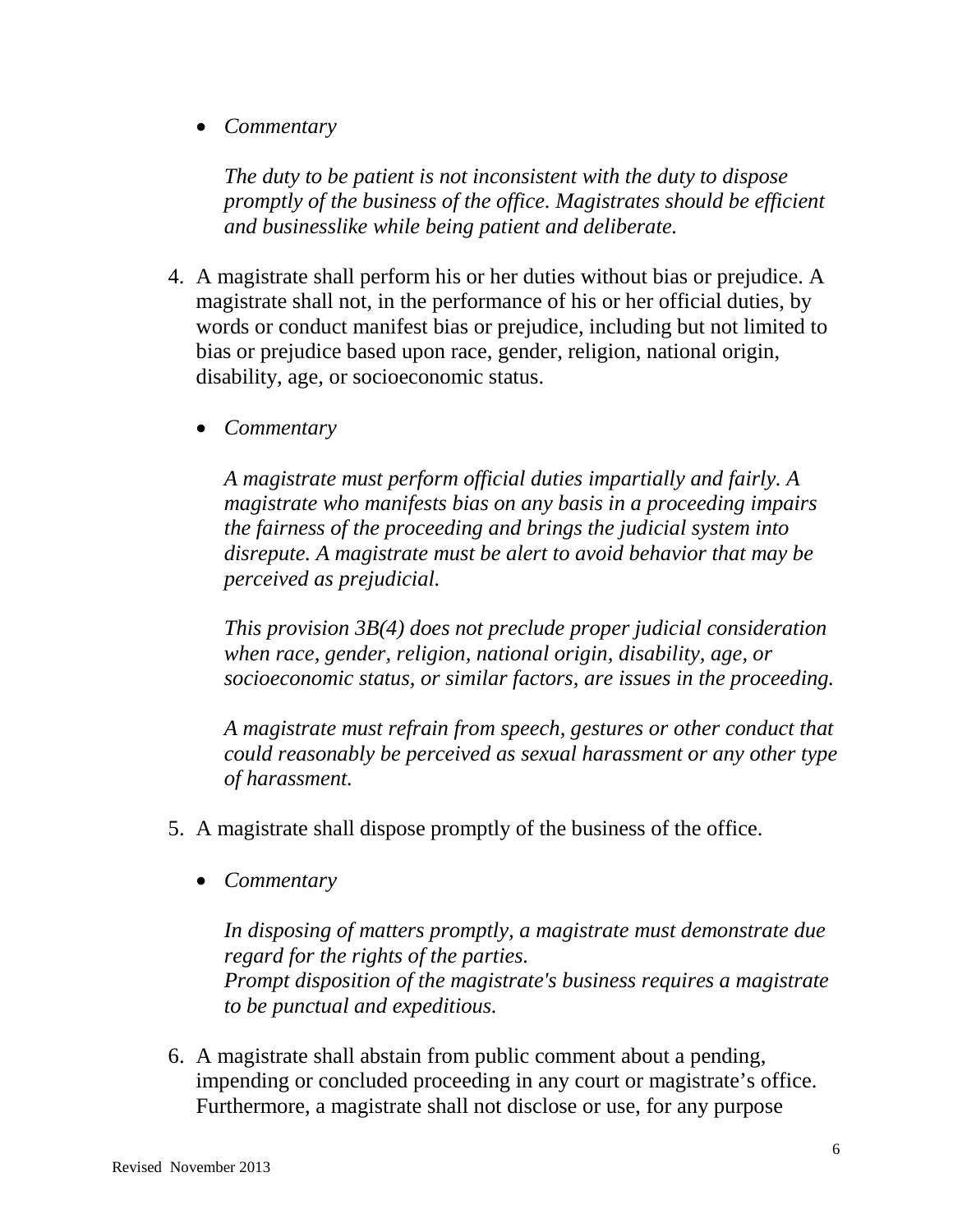unrelated to official duties, nonpublic information acquired in a magistrate capacity. This provision does not prohibit a magistrate from speaking about the legal system or the administration of justice in an educational context or from explaining for public information the procedures of the court or magistrate's office consistent with Canon 4. This provision does not prohibit a magistrate from commenting on proceedings in which the magistrate is a litigant in a personal capacity.

• *Commentary* 

*The requirement that magistrates abstain from public comment regarding a pending or impending proceeding continues during any appellate process. As with all other requirements of these Canons, this requirement applies to all online activities, including a magistrate's personal use of social media.* 

C. Administrative Responsibilities

A magistrate shall diligently and promptly discharge the magistrate's administrative responsibilities without bias or prejudice and maintain professional competence in these functions.

#### D. Disqualification

A magistrate shall disqualify himself or herself in any proceeding in which the magistrate's impartiality might reasonably be questioned, including but not limited to instances where:

- the magistrate has a personal bias or prejudice concerning an individual or personal knowledge of disputed facts concerning the matter before the magistrate;
- the magistrate's personal interest or those of the magistrate's immediate family members (brother, sister, son, spouse, daughter, son-in-law, daughter-in-law, mother-in-law, father-in-law, brotheror sister-in-law) are involved;
- the magistrate served as a lawyer in the matter in controversy, or a lawyer with whom the magistrate previously practiced law served during such association as a lawyer concerning the matter, or the magistrate has been a material witness concerning it; or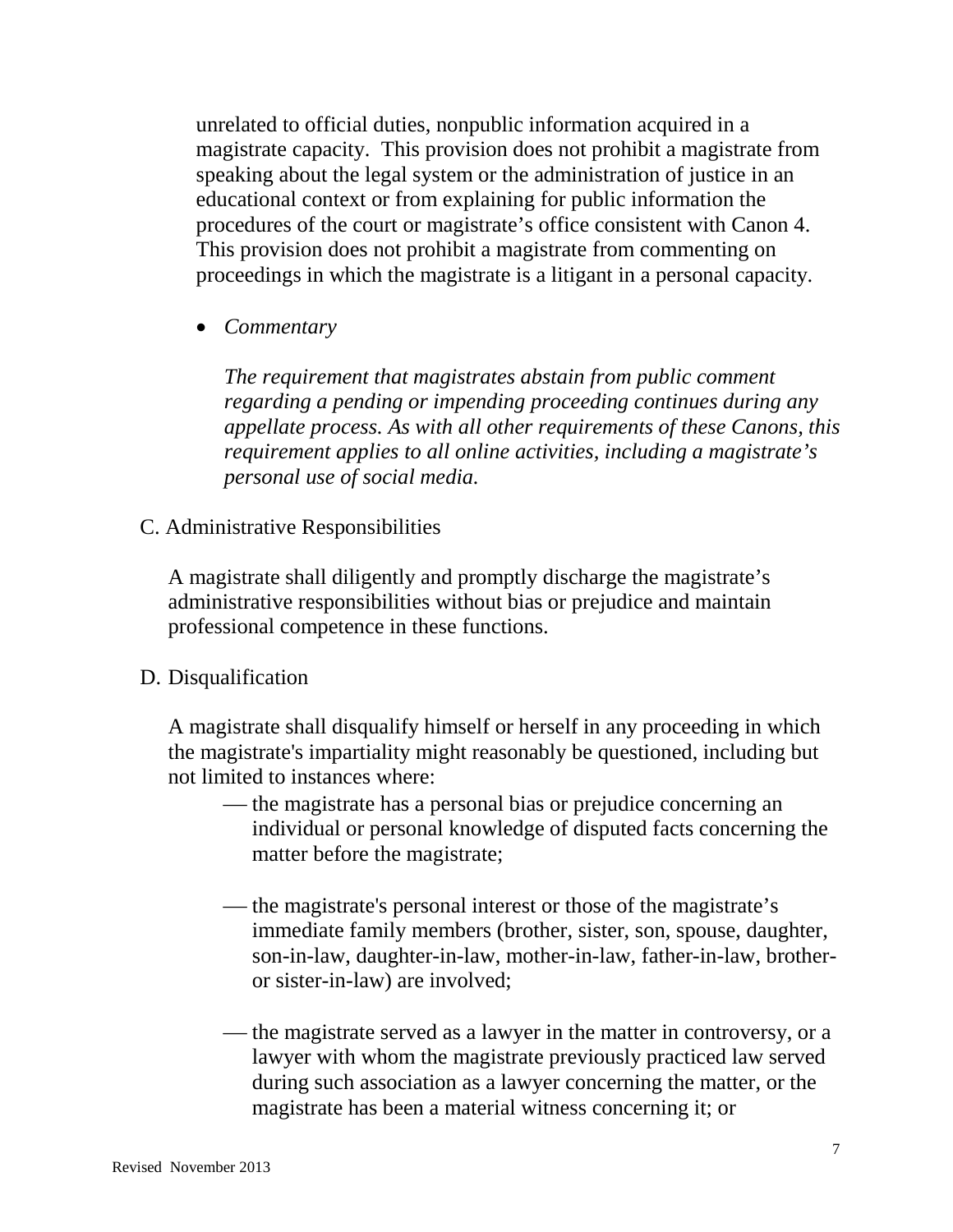- the magistrate may be reasonably perceived to be biased because of other activities in which the magistrate routinely engages.
- *Commentary*

*Under this rule, a magistrate is disqualified whenever the magistrate's impartiality might reasonably be questioned, regardless of whether any of the specific rules in Section 3D apply.* 

E. Disciplinary Responsibilities

A magistrate who receives reliable information indicating a substantial likelihood that another magistrate has committed a violation of these Canons should take appropriate action. A magistrate having knowledge that another magistrate has committed a violation of these Canons that raises a substantial question as to the other magistrate's fitness for office should inform the chief magistrate and the regional magistrate supervisor.

A magistrate who receives reliable information indicating a substantial likelihood that a lawyer has committed a violation of the Virginia Rules of Professional Conduct should take appropriate action.

• *Commentary* 

*"Appropriate action" may include direct communication with the magistrate or lawyer who has committed the violation, other direct action if available, and reporting the violation to the appropriate authority or other agency or body.*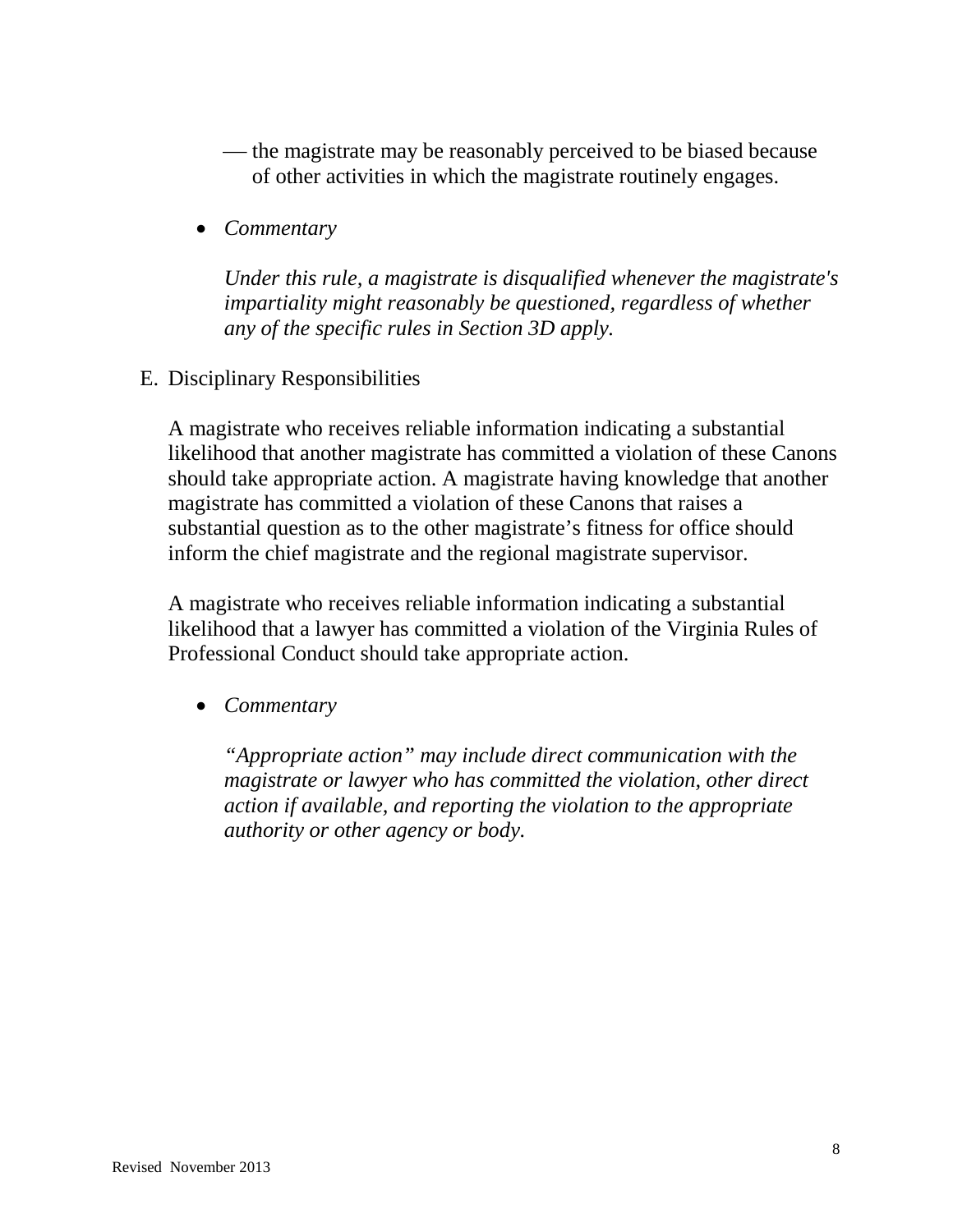## **A MAGISTRATE MAY ENGAGE IN ACTIVITIES DESIGNED TO IMPROVE THE LAW, THE LEGAL SYSTEM, AND THE ADMINISTRATION OF JUSTICE, AND SHALL CONDUCT ANY EXTRA-MAGISTERIAL ACTIVITIES IN A MANNER THAT MINIMIZES THE RISK OF CONFLICT WITH MAGISTERIAL OBLIGATIONS.**

- A. Non-Work Activities in General. A magistrate shall conduct all of the magistrate's non-work activities so that they do not:
	- cast doubt on the magistrate's capacity to put his or her magisterial duties first or to act impartially;
	- demean the magistrate's office; or
	- $\frac{1}{\sqrt{1-\frac{v^2}{c^2}}}$  interfere with the proper performance of his or her official duties.
	- *Commentary*

*Expressions of bias or prejudice by a magistrate, even outside the magistrate's official activities, may cast doubt on the magistrate's capacity to act impartially as a magistrate. Expressions which may do so include jokes or other remarks demeaning individuals on the basis of their race, gender, religion, national origin, disability, age, or socioeconomic status.* 

- B. Avocational Activities. A magistrate may speak, write, lecture, teach and participate in other activities concerning the law, the legal system, the administration of justice and non-legal subjects, subject to the requirements of these Canons.
- C. Governmental, Civic or Charitable Activities.
	- 1. A magistrate should not appear, either personally or through a representative, before the General Assembly or any political body on matters related to his or her judicial employment, or the operation of the Judicial Branch, except to the extent that: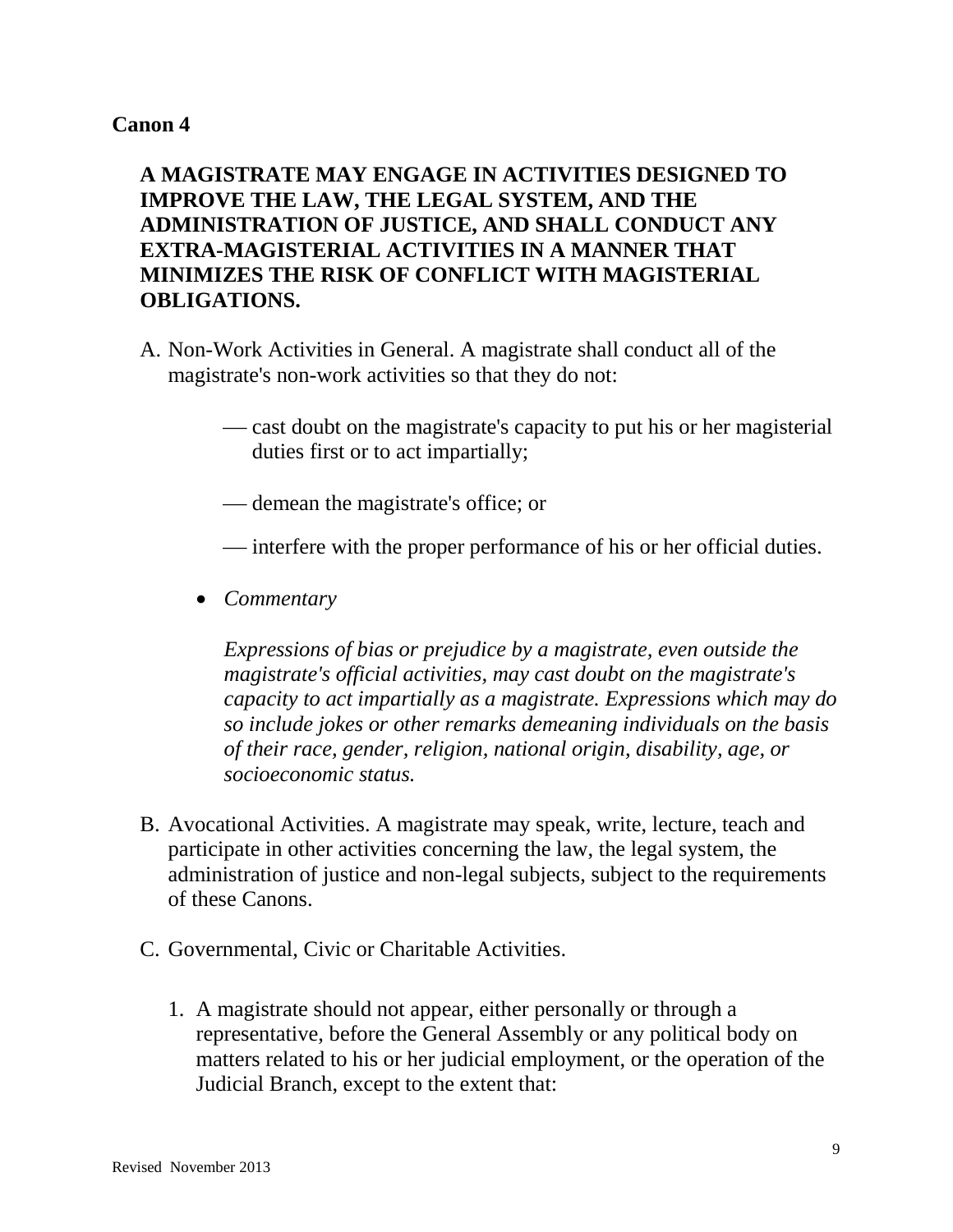- (1) the magistrate is requested to do so by a member of the General Assembly or other political body before whom the magistrate plans to appear, $<sup>2</sup>$  $<sup>2</sup>$  $<sup>2</sup>$ </sup>
- (2) such appearance is approved in advance by the magistrate's supervisor and notice in advance of the appearance is provided by email to the Executive Secretary, or
- (3) the magistrate is speaking solely as a private citizen on matters of public concern. Magistrates should advise their supervisor in advance if they plan to speak before a public body to address a matter of public concern as a private citizen.
- 2. A magistrate shall not accept appointment to a governmental committee or commission or other governmental position that is concerned with issues of fact or policy on matters other than the improvement of the law, the legal system or the administration of justice. A magistrate may, however, represent a country, state or locality on ceremonial occasions or in connection with historical, educational or cultural activities.
- 3. A magistrate may serve as an officer, director, trustee or non-legal advisor of an organization or governmental agency devoted to the improvement of the law, the legal system or the administration of justice or of an educational, religious, charitable, fraternal or civic organization not conducted for profit, subject to the requirements of these Canons.
	- *Commentary*

*Service or participation on any governmental committee or commission or other governmental position outside of the Judicial Branch should be approved in advance. To the extent the committee is concerned with issues of fact or policy on matters other than the improvement of the law, the legal system or the administration of justice, a magistrate should not participate in consideration of these issues.* 

 $\overline{a}$ 

<span id="page-9-0"></span> $2<sup>2</sup>$ In this situation the magistrate will be expected to provide as much advance notice to his or her supervisor as possible.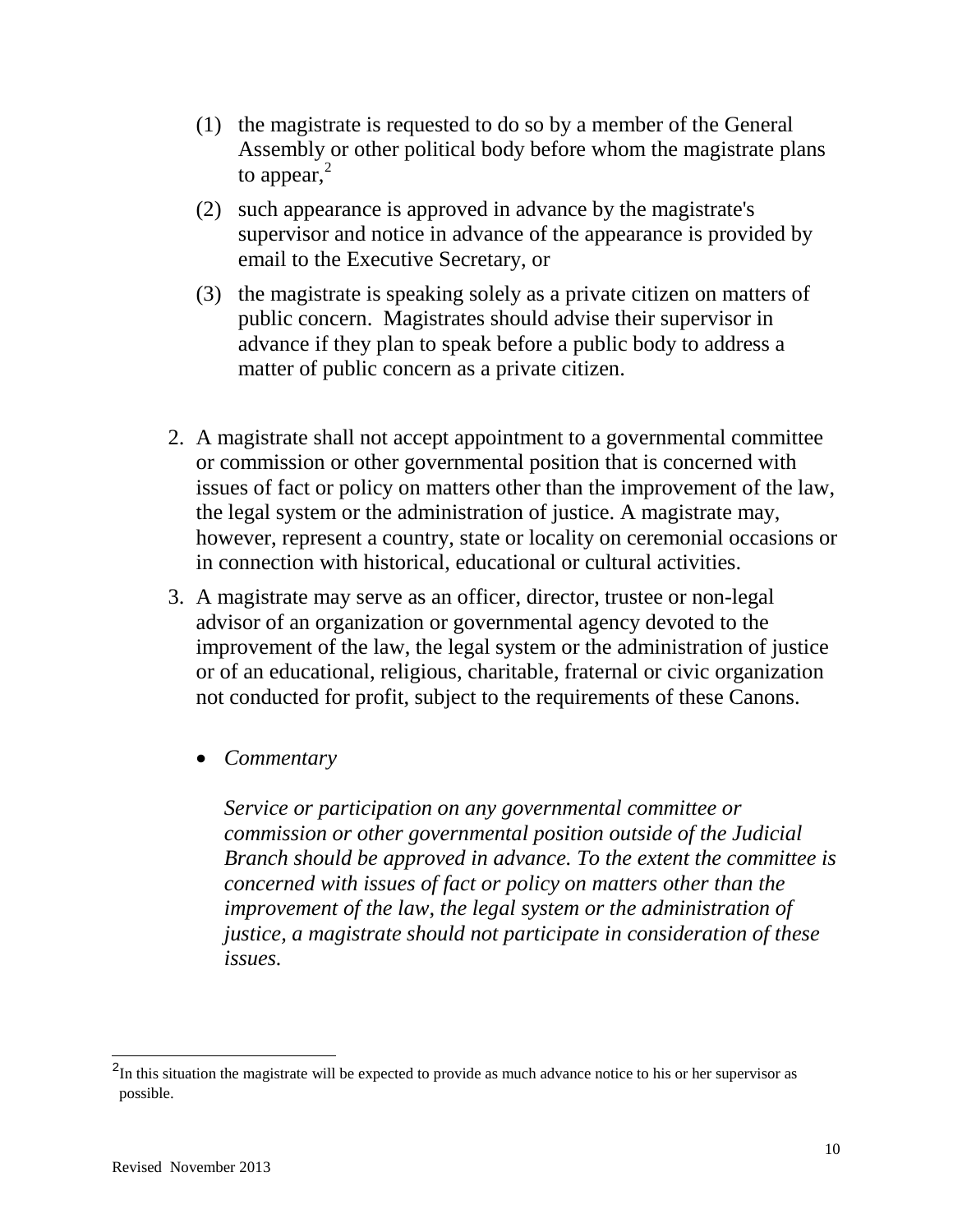# **A MAGISTRATE MAY NOT ENGAGE IN FINANCIAL OR BUSINESS DEALINGS INCONSISTENT WITH THE ROLE OF A MAGISTRATE AND MAY NOT ENGAGE IN ANY OUTSIDE WORK WITHOUT THE APPROVAL OF THE EXECUTIVE SECRETARY OF THE SUPREME COURT OF VIRGINIA.**

### A. Financial Activities

A magistrate shall not engage in financial and business dealings that:

- may reasonably be perceived to exploit the magistrate's position;
- involve the magistrate in frequent transactions or continuing business relationships with those persons likely to conduct official business with the magistrate; or
- tend to reflect adversely on the magistrate's impartiality or interfere with the proper performance of official duties.
- *Commentary*

*A magistrate must avoid financial and business dealings that involve the magistrate in frequent transactions or continuing business relationships with persons likely to come before the magistrate. In addition, a magistrate should discourage members of the magistrate's family from engaging in dealings that would reasonably appear to exploit the magistrate's position. This rule is necessary to avoid creating an appearance of exploitation of office or favoritism and to minimize the potential for disqualification.* 

A magistrate shall not accept, and shall urge members of the magistrate's family residing in the magistrate's household not to accept, a gift, favor or loan from anyone except for:

 a gift incident to a public testimonial, books, tapes and other resource materials supplied by publishers on a complimentary basis for official use, or an invitation to the magistrate and the magistrate's spouse or guest to attend a function or an activity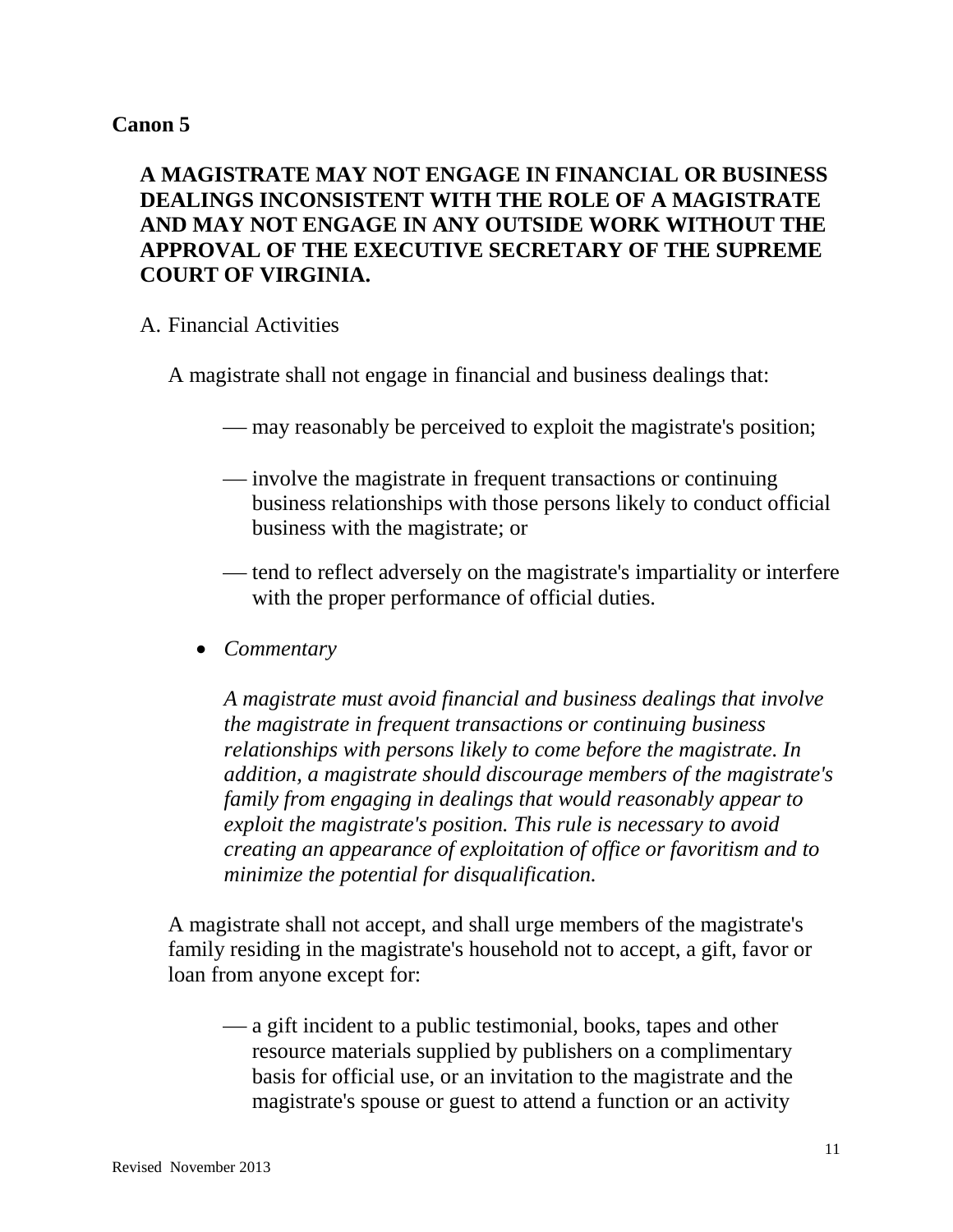devoted to the improvement of the law, the legal system or the administration of justice;

- a gift, award or benefit incident to the business, profession or other separate activity of a spouse or other family member of a magistrate residing in the magistrate's household, including gifts, awards and benefits for the use of both the spouse or other family member and the magistrate (as spouse or family member), provided the gift, award or benefit could not reasonably be perceived as intended to influence the magistrate in the performance of official duties;
- ordinary social hospitality;
- a gift from a relative or friend, for a special occasion, such as a wedding, anniversary or birthday, if the gift is fairly commensurate with the occasion and the relationship;
- a gift, favor or loan from a relative or close personal friend whose appearance before the magistrate would in any event require disqualification;
- a loan from a lending institution in its regular course of business on the same terms generally available to persons who are not magistrates;
- a scholarship or fellowship awarded on the same terms and based on the same criteria applied to other applicants.
- *Commentary*

*Because a gift, favor or loan to a member of the magistrate's family residing in the magistrate's household might be viewed as intended to influence the magistrate, a magistrate must inform those family members of the relevant ethical constraints upon the magistrate in this regard and discourage those family members from violating them. A magistrate cannot, however, reasonably be expected to know or control all of the financial or business activities of all family members residing in the magistrate's household.*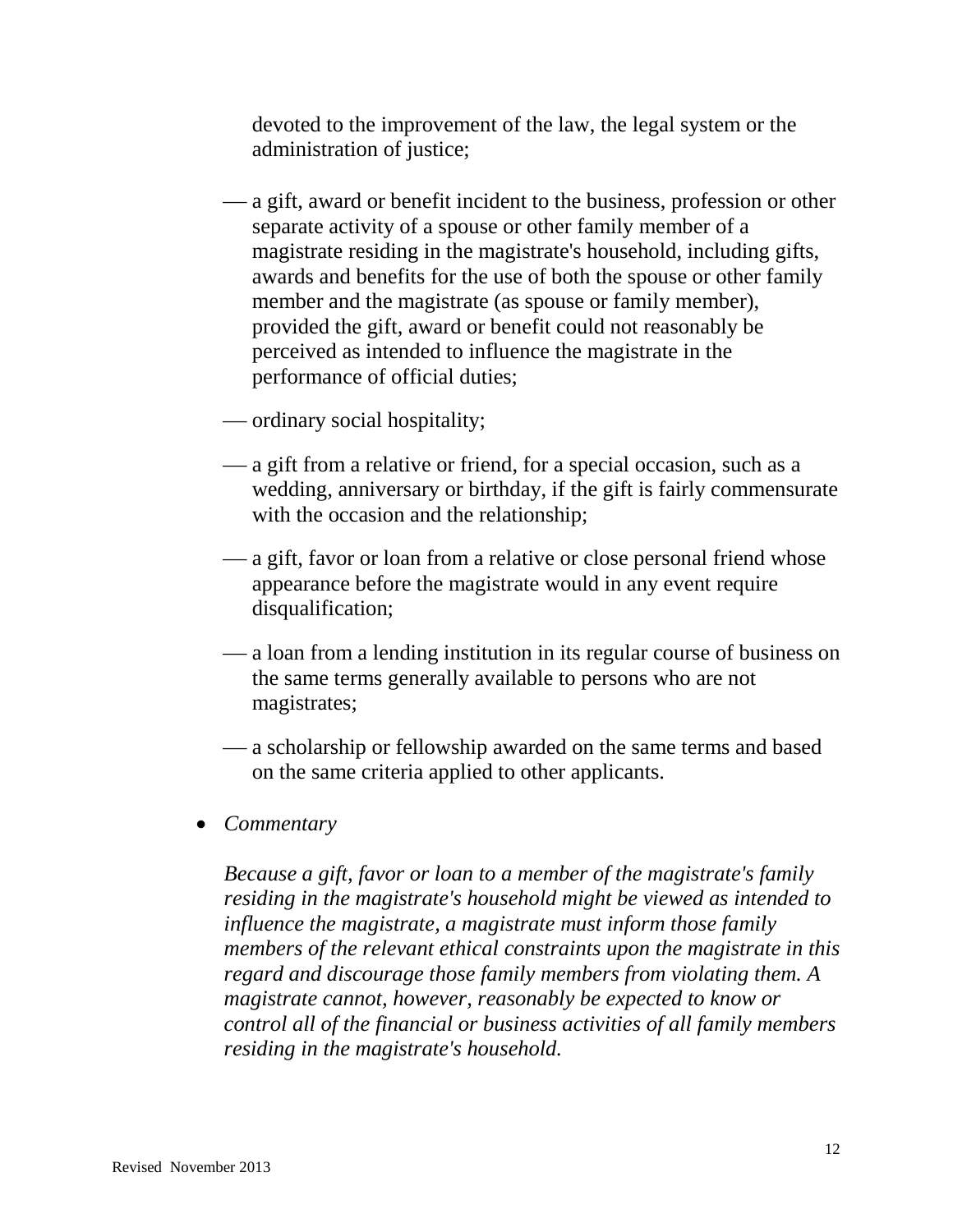B. Outside Employment. A magistrate may not engage in any other activity for financial gain during the hours that he is serving on duty as a magistrate. A magistrate may not be employed outside his duty hours without the prior written approval of the Executive Secretary of the Supreme Court of Virginia. A magistrate may not work for any entity which frequently and regularly appears before a magistrate's office. A magistrate may not undertake any outside employment which calls into question the magistrate's impartiality, impairs the magistrate's ability to execute magisterial tasks, or which creates the appearance of impropriety.

A magistrate may not work for any agency, or hold office, in the Executive Branch or Legislative Branch of government, or in another level of the Judicial Branch, whether at the state, federal or local level. A magistrate may not work in the office of an Attorney for the Commonwealth as an attorney or non-attorney staff. A magistrate may not work or hold office in any part of the Judicial Branch of government except (i) as a magistrate regional supervisor for the Office of the Executive Secretary of the Supreme Court of Virginia or (ii) to assist in a general district court clerk's office on a parttime basis when authorized by the Committee on District Courts pursuant to Virginia Code § 19.2-37.

C. Practice of Law. (i) No magistrate appointed after July 1, 2008 may engage in the practice of law. (ii) Any magistrate initially appointed prior to July 1, 2008 may only engage in the practice of law with the permission of the Executive Secretary of the Supreme Court of Virginia and subject to such terms and conditions as the Executive Secretary may impose. (iii) Any magistrate who is a lawyer shall not practice criminal defense law in any court in the magisterial region for which he is appointed.

## **Canon 6**

## **A MAGISTRATE SHALL REFRAIN FROM POLITICAL ACTIVITY INAPPROPRIATE TO THE OFFICE.**

A. Candidacy for Political Office. A magistrate should not become a candidate for political office during the period of employment. A magistrate who seeks elective public office shall resign from the office of magistrate upon becoming a candidate either in a party primary election, or other nominating process, or in a general election for public office.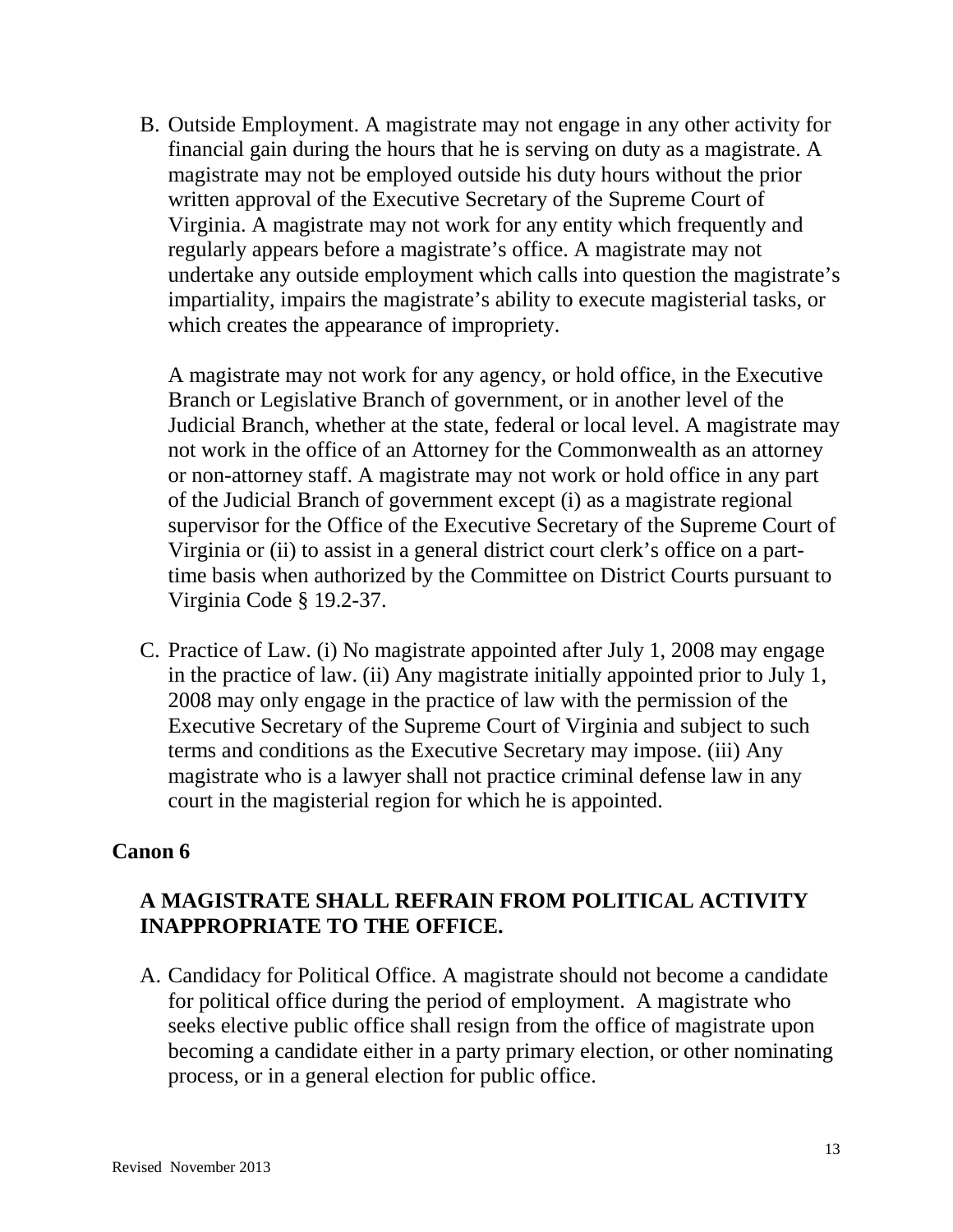- B. Partisan Political Activity. Magistrates should refrain from partisan political activity; should not act as leader of or hold any office in a partisan political organization; should not make speeches for or publicly endorse or oppose a partisan political organization or candidate; should not solicit funds for or contribute to a partisan political organization, candidate, or event; and should not otherwise actively engage in partisan political activities. Notwithstanding the foregoing, magistrates may vote in a primary election open to all qualified voters.
- C. Nonpartisan Political Activity. Magistrates should refrain from nonpartisan political activity such as campaigning for or publicly endorsing or opposing a nonpartisan political candidate; soliciting funds for or contributing to a nonpartisan political candidate or event.
- D. Public Service. Magistrates are free to render public service in a nonpolitical, non-elective public office, e.g., on a public library board, so long as such service does not interfere with their duties with the Judicial System or offend any of the other prohibitions of these Rules.
	- *Commentary*

*The restrictions on political activity are not intended to prohibit the expression of personal political views in a solely individual capacity within a private context, but, rather, to ensure that the court system is not associated with any political candidate, political party or political allegiance. All magistrates have the responsibility to assure that any personal opinions offered are represented as personal opinions only and in no way represent court system views or positions.* 

## **Canon 7**

## **SANCTION FOR NONCOMPLIANCE.**

Failure to comply with these Canons may result in censure or removal by the Executive Secretary of the Supreme Court of Virginia.